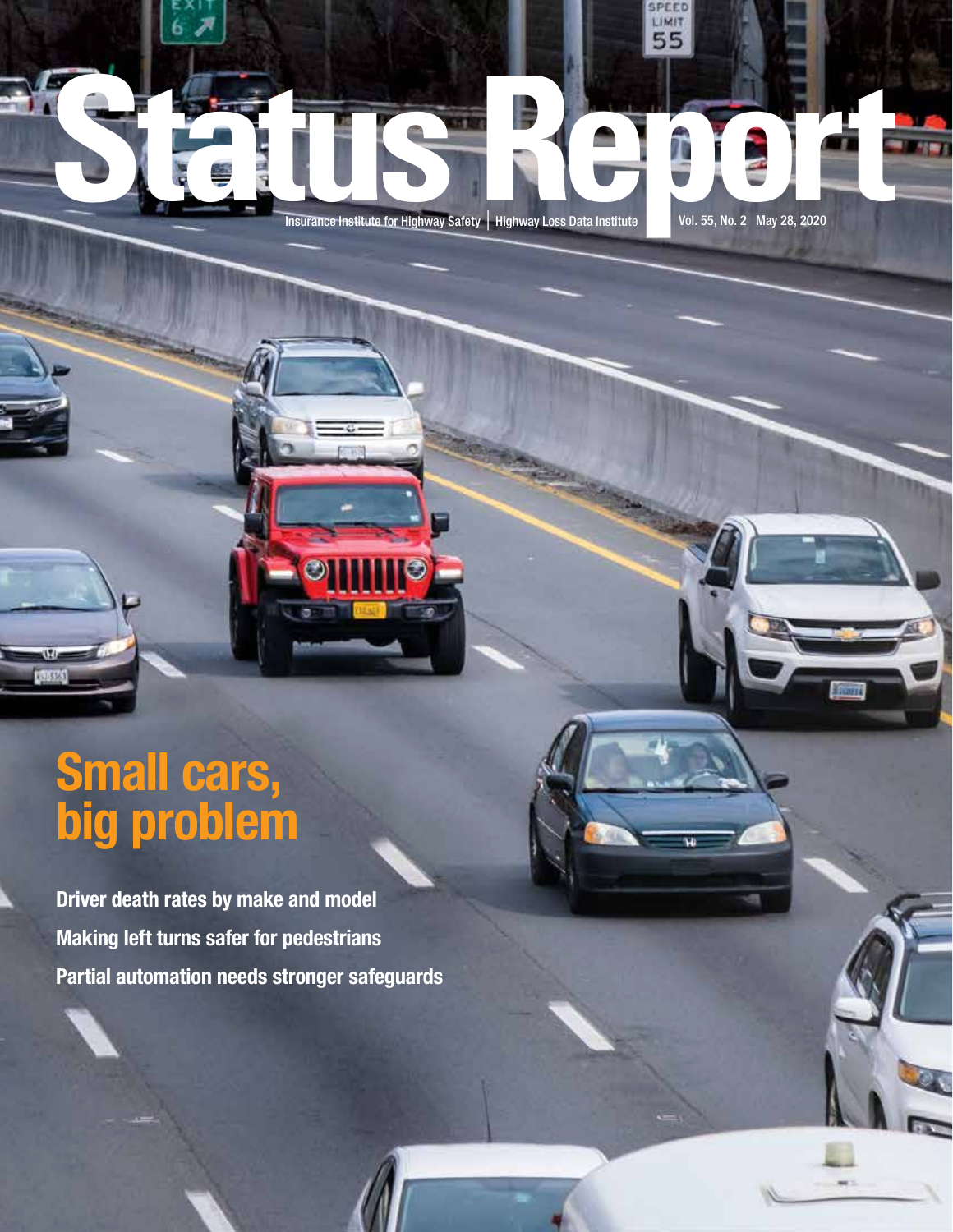## Driver death rates remain high among small cars

**Exercise manufacturers' efforts to make<br>
them safer, the smallest late-model<br>
cars remain the most dangerous, ac-<br>
and in the most month HIIS students** them safer, the smallest late-model cording to the most recent IIHS study of driver death rates.

Small cars and minicars accounted for 15 of the 20 models with the highest death rates for model year 2017, while nearly half of the 20 models with the lowest death rates were luxury SUVs.

"Smaller vehicles offer less protection for the driver in crashes, and their lighter mass means that they take the brunt of collisions with larger vehicles," says Joe Nolan, IIHS senior vice president of vehicle research.

Very large SUVs have the lowest overall death rate of any vehicle category with 15 fatalities per million registered vehicle years. Minicars have the highest at 82.

The average driver death rate for all 2017 models increased to 36 deaths, compared with 30 for 2014 models. That's a further increase from a low of 28 for 2011 models following a steady decline since the 1970s. The rise is consistent with a larger number of U.S. traffic fatalities over the four-year period covered by this study, compared with the previous one. From 2015 to 2018 there were 147,324 fatalities, compared with 134,905 from 2012 to 2015.

The death rates for 2017 models vary widely from 0 for seven models to 141 for the worst performer, the 2017 Ford Fiesta, a 4-door minicar that earned a rating of "marginal" in the IIHS driver-side small overlap crash test. Including the Fiesta, half the 2017 models with the highest death rates were also among the worst for model year 2014, the last time IIHS looked at the data.

IIHS has been calculating driver death rates approximately every three years since 1989. The rates include only driver deaths because all vehicles on the road have drivers, but not all of them have passengers

### The driver death rates for 2017 models vary widely from 0 for seven models to 141 for the worst performer, the 2017 Ford Fiesta.

or the same number of passengers. The number of deaths is derived from the federal Fatality Analysis Reporting System. Registration data come from IHS Markit.

Alongside vehicle safety ratings, driver death rates are another source of information consumers can use to inform their purchasing decisions.

The two types of information complement each other. IIHS ratings are designed to compare vehicles in the same size category. Frontal crash test results can't be compared across sizes because the kinetic energy involved in the test increases with vehicle weight.

In contrast, the driver death rates can be compared across vehicle classes. However, as a comparative tool, they have their own limitations. While the death rates are adjusted for driver age and gender, they don't capture other factors that might influence fatality rates, such as the speeds people drive, the number of miles they travel per day and the types of roads they use.

To look at the effect of one of those factors, this year IIHS also compared the driver death rates per 10 billion miles traveled. Through a cooperative agreement in place since 2015, HLDI was able to match Vehicle Identification Numbers from the HLDI database to odometer readings from CARFAX, which maintains a vehicle history database. Odometer readings came from multiple sources, including title transfers, yearly inspections, and routine maintenance service.

For the most part, the mileage data bolstered the original findings about vehicle size and explained some notable exceptions.

Sports cars and luxury cars, which traveled fewer miles per year than other models, showed relatively higher driver death rates by the alternative method. Death rates for pickups trended lower by miles driven.

Within each vehicle category, the order of individual vehicles did not change much. For this reason, IIHS has decided to stick with the usual registration-year method for the published make and model results.

By that method, nine of the 20 models with the lowest death rates are luxury SUVs, two more are midsize luxury cars, and four

### Driver death rates by vehicle style and size

### Registered vehicle years vs. mileage

2017 and equivalent earlier models, 2015-18

|                        |            | Deaths per<br>million<br>registration<br>years | Deaths per<br>10 billion<br>miles | Average<br>annual<br>mileage |
|------------------------|------------|------------------------------------------------|-----------------------------------|------------------------------|
| <b>OVERALL</b>         |            | 36                                             | 26                                | 13,794                       |
| <b>CARS</b>            |            | 48                                             | 36                                | 13,471                       |
| 4-D00R                 | Mini       | 108                                            | 78                                | 13,897                       |
|                        | Small      | 62                                             | 45                                | 13,772                       |
|                        | Midsize    | 43                                             | 30                                | 14,468                       |
|                        | Large      | 52                                             | 36                                | 14,618                       |
| 2-D00R                 | Mini       | 41                                             | 44                                | 9,272                        |
|                        | Small      | 45                                             | 39                                | 11,410                       |
|                        | Midsize    | 44                                             | 36                                | 12,207                       |
|                        | Large      | 67                                             | 58                                | 11,656                       |
| <b>SPORTS</b>          | Midsize    | 51                                             | 63                                | 8,045                        |
|                        | Large      | 48                                             | 50                                | 9,529                        |
| LUXURY                 | Midsize    | 22                                             | 20                                | 10.961                       |
|                        | Large      | 19                                             | 19                                | 10,244                       |
|                        | Very large | 20                                             | 19                                | 10,478                       |
| <b>STATION</b>         | Mini       | 65                                             | 53                                | 12,419                       |
| WAGONS                 | Small      | 54                                             | 40                                | 13,519                       |
|                        | Midsize    | 4                                              | 3                                 | 13,428                       |
| <b>MINIVANS</b>        |            | 22                                             | 15                                | 14,939                       |
| <b>SUVs</b>            |            | 25                                             | 19                                | 13,589                       |
| 4-WHEEL                | Small      | 24                                             | 19                                | 12,684                       |
| <b>DRIVE</b>           | Midsize    | 21                                             | 15                                | 13,573                       |
|                        | Large      | 22                                             | 15                                | 15,130                       |
|                        | Very large | 7                                              | 4                                 | 17,969                       |
| 2-WHEEL                | Small      | 42                                             | 31                                | 13,774                       |
| <b>DRIVE</b>           | Midsize    | 34                                             | 24                                | 14,429                       |
|                        | Large      | 26                                             | 17                                | 15,510                       |
|                        | Very large | 30                                             | 17                                | 18,465                       |
| 4-WHEEL                | Small      | 25                                             | 23                                | 10,629                       |
| <b>DRIVE</b><br>LUXURY | Midsize    | 9                                              | 7                                 | 11,827                       |
|                        | Large      | 5                                              | 4                                 | 12,476                       |
|                        | Very large | 19                                             | 13                                | 15,432                       |
| 2-WHEEL                | Small      | 44                                             | 40                                | 11,121                       |
| <b>DRIVE</b><br>LUXURY | Midsize    | 11                                             | 9                                 | 12,056                       |
|                        | Large      | 26                                             | 18                                | 14,841                       |
| <b>PICKUPS</b>         |            | 29                                             | 18                                | 16,155                       |
| 4-WHEEL                | Small      | 24                                             | 18                                | 13,429                       |
| drive                  | Large      | 26                                             | 17                                | 15,526                       |
|                        | Very large | 27                                             | 15                                | 18,817                       |
| 2-WHEEL                | Small      | 31                                             | 21                                | 14,644                       |
| DRIVE                  | Large      | 38                                             | 23                                | 16,551                       |
|                        | Very large | 28                                             | 13                                | 22,167                       |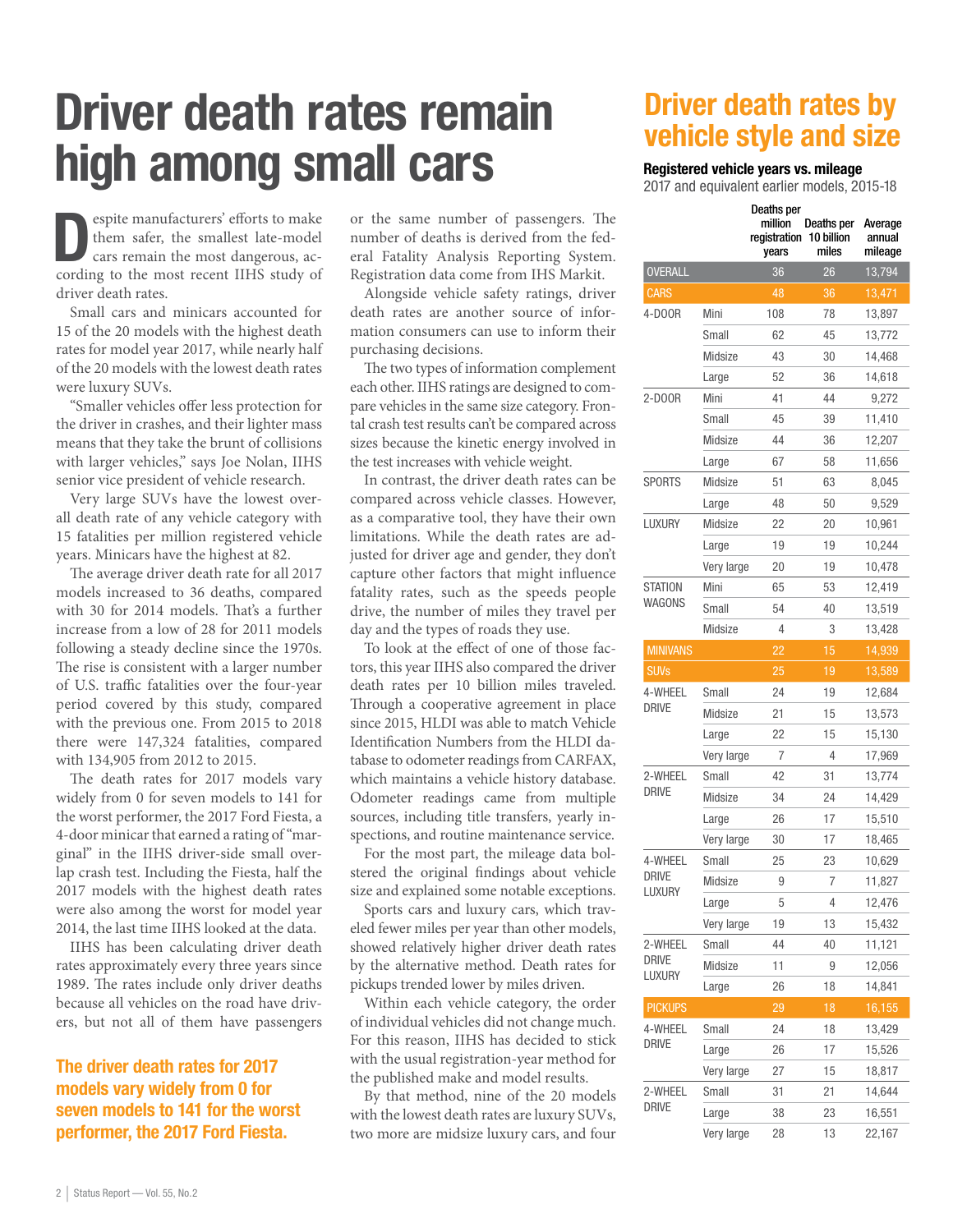### Models with the highest and lowest rates of driver deaths

Overall MV CV CV roll

### Lowest rates of driver deaths

Fewer than 9 driver deaths per million registered vehicle years, 2017 and equivalent earlier models, 2015-18

|                                              |                       |            | υνσιαιι | IVI V          | υv       | ווטו עכ        |
|----------------------------------------------|-----------------------|------------|---------|----------------|----------|----------------|
| GMC Yukon XL 1500 4WD                        | <b>SUV</b>            | Very large | 0       | 0              | $\theta$ | 0              |
| Infiniti QX60 2WD                            | <b>Luxury SUV</b>     | Midsize    | 0       | 0              | $\theta$ | 0              |
| Land Rover Range Rover Evoque 4WD Luxury SUV |                       | Small      | 0       | 0              | $\theta$ | $\theta$       |
| Lexus NX 200t 4WD                            | <b>Luxury SUV</b>     | Midsize    | 0       | 0              | 0        | $\Omega$       |
| Mercedes-Benz C-Class sedan 4WD              | Luxury car            | Midsize    | 0       | 0              | 0        | $\theta$       |
| Porsche Cayenne 4WD                          | <b>Luxury SUV</b>     | Large      | 0       | 0              | 0        | 0              |
| Volkswagen Golf                              | 4-door car            | Small      | 0       | 0              | 0        | $\theta$       |
| Lexus GX 460 4WD                             | <b>Luxury SUV</b>     | Large      | 3       | 0              | 3        | 4              |
| Subaru Outback                               | Station wagon Midsize |            | 3       | $\overline{2}$ | 1        | 0              |
| Acura RDX 2WD                                | <b>Luxury SUV</b>     | Midsize    | 4       | 4              | 0        | 0              |
| BMW X5 4WD                                   | Luxury SUV            | Midsize    | 4       | 2              | 2        | $\theta$       |
| BMW X3 4WD                                   | <b>Luxury SUV</b>     | Midsize    | 5       | 0              | 5        | 5              |
| Nissan Leaf                                  | 4-door car            | Small      | 5       | 0              | 5        | $\theta$       |
| Cadillac Escalade 4WD                        | Luxury SUV            | Large      | 6       | 0              | 6        | $\theta$       |
| Lexus CT 200h                                | Luxury car            | Midsize    | 6       | 6              | $\theta$ | $\theta$       |
| Mitsubishi Outlander 4WD                     | <b>SUV</b>            | Small      | 7       | 7              | 0        | $\theta$       |
| Toyota Sienna 4WD                            | Minivan               | Very large | 7       | 4              | 4        | $\theta$       |
| Toyota Tundra Crew Max 4WD                   | Pickup                | Large      | 7       | 0              | 7        | $\overline{2}$ |
| Chevrolet Suburban 1500 4WD                  | <b>SUV</b>            | Very large | 8       | 8              | $\theta$ | $\theta$       |
| Honda Odyssey                                | Minivan               | Very large | 8       | 4              | 5        | $\overline{2}$ |



others are minivans or very large SUVs. The overall death rates for luxury vehicles are also substantially lower than the averages for nonluxury vehicles of the same sizes.

Luxury vehicles often come equipped with advanced safety features that aren't widely installed on less expensive ones, such as blind spot warning and lane departure prevention.

Notably, two small cars defy the average for their size and class, whether driver death rates are measured against registered vehicle years or miles traveled. The Volkswagen Golf and the Nissan Leaf have death rates of 0 and 5 per million registered vehicle years, respectively. Their rates per 10 billion miles were the same. For

### Highest rates of driver deaths

More than 65 driver deaths per million registered vehicle years, 2017 and equivalent earlier models, 2015-18

|                                |                     |         | <b>Overall</b> | ΜV | SV | SV roll        |
|--------------------------------|---------------------|---------|----------------|----|----|----------------|
| Ford Fiesta                    | 4-door car          | Mini    | 141            | 98 | 46 | 13             |
| Hyundai Accent                 | 4-door car          | Mini    | 116            | 85 | 28 | 9              |
| <b>Chevrolet Sonic</b>         | 4-door car          | Small   | 98             | 64 | 34 | 10             |
| Nissan Versa Note              | Station wagon       | Small   | 96             | 80 | 12 | 7              |
| <b>Fiat 500</b>                | 2-door car          | Mini    | 95             | 60 | 38 | 37             |
| Hyundai Elantra                | 4-door car          | Small   | 89             | 71 | 15 | 9              |
| Kia Forte                      | 4-door car          | Small   | 89             | 63 | 24 | $\overline{2}$ |
| Nissan Versa                   | 4-door car          | Small   | 88             | 49 | 42 | 14             |
| Kia Rio                        | 4-door car          | Mini    | 87             | 51 | 38 | 0              |
| Ford Mustang GT coupe          | Sports car          | Midsize | 81             | 58 | 23 | 12             |
| Hyundai Accent                 | Station wagon Mini  |         | 81             | 64 | 17 | 9              |
| Nissan Sentra                  | 4-door car          | Small   | 81             | 53 | 26 | 11             |
| <b>Chevrolet Sonic</b>         | Station wagon Small |         | 74             | 59 | 13 | 13             |
| Chevrolet Trax 2WD             | <b>SUV</b>          | Small   | 73             | 40 | 37 | 20             |
| Mitsubishi Mirage hatchback    | 4-door car          | Mini    | 72             | 52 | 18 | 5              |
| Kia Soul                       | Station wagon Small |         | 70             | 50 | 19 | 10             |
| <b>Buick Verano</b>            | 4-door car          | Midsize | 68             | 35 | 33 | 14             |
| Ford Focus                     | 4-door car          | Small   | 68             | 48 | 19 | 9              |
| Nissan Maxima                  | 4-door car          | Midsize | 68             | 33 | 38 | 4              |
| Mitsubishi Outlander Sport 4WD | <b>SUV</b>          | Small   | 67             | 45 | 21 | 5              |

#### KEY:

Overall: driver deaths per million registered vehicle years MV: driver death rate in multiple-vehicle crashes SV: driver death rate in single-vehicle crashes of all types SV roll: driver death rate in single-vehicle rollovers (subset of SV)

2WD: 2-wheel drive 4WD: 4-wheel drive

comparison, the overall rate for small cars was 61 deaths per million vehicle years and 45 per 10 billion miles.

The Golf's results are particularly remarkable, considering that the 2014 version was among the worst performers, with a death rate of 63 per million vehicle years, prior to a redesign for the 2015 model year.

Although the number of miles driven was not a factor, the results for the Leaf, an all-electric car, may reflect when and where electric vehicles are driven.

The latest rates are based on fatalities that occurred from 2015 to 2018 for vehicles from the 2017 model year, as well as earlier models with the same designs and features. The numbers represent the estimated risks for 2017 models, but the data include models from as far back as 2014 if the vehicles have not been substantially redesigned over the intervening period. Including these older, equivalent vehicles makes the sample size larger and therefore increases the reliability of the results. To be included, a vehicle must have had at least 100,000 registered vehicle years of exposure from 2015 to 2018 or at least 20 deaths.  $\blacksquare$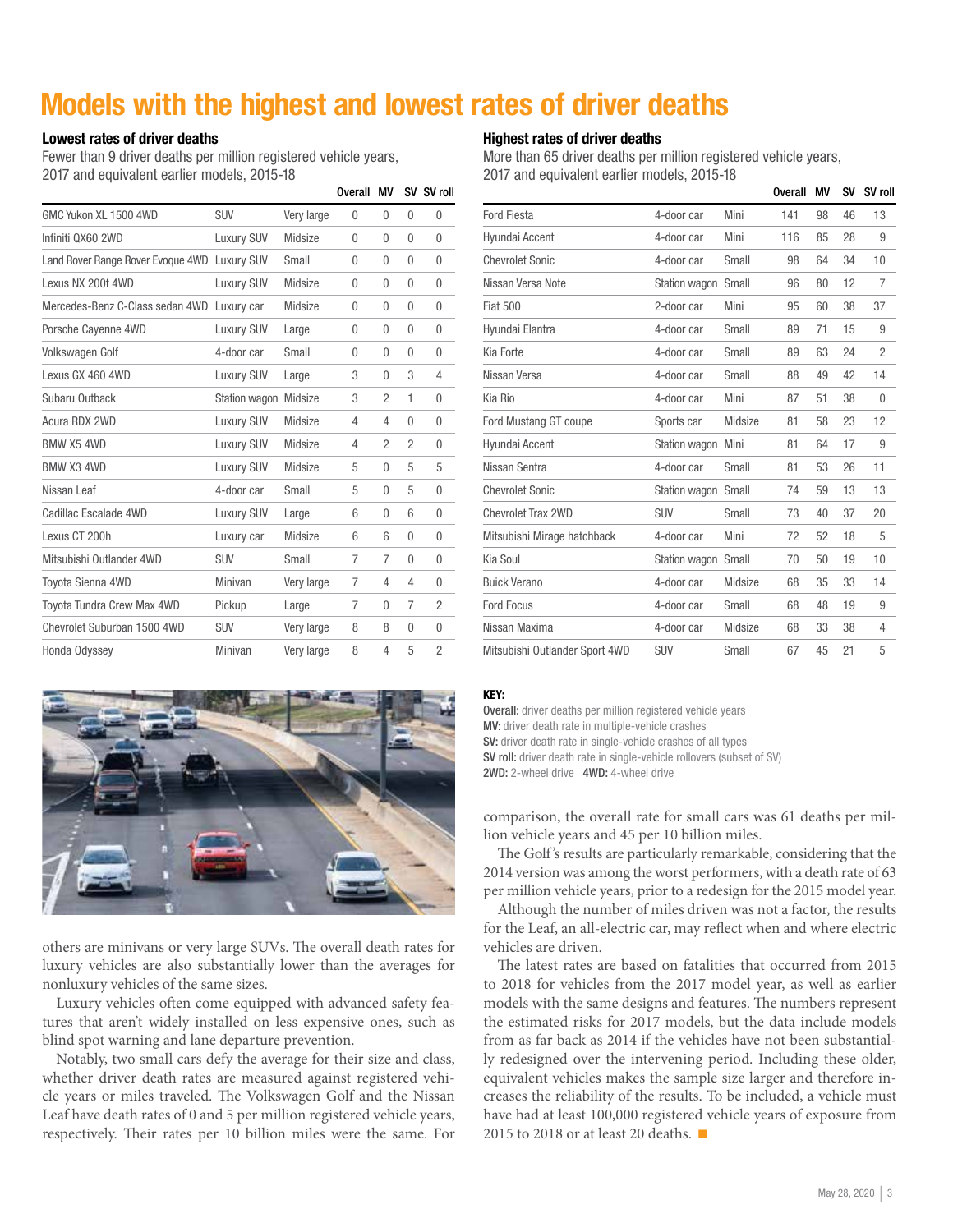|                                        | <b>DEATH RATES</b> |                            |                | Model           |                                  |                    |                      |
|----------------------------------------|--------------------|----------------------------|----------------|-----------------|----------------------------------|--------------------|----------------------|
|                                        |                    | Overall                    |                |                 | MV SV SV roll                    | years              | Exposure             |
| ALL PASSENGER VEHICLES                 |                    | 36 (34-37)                 | 22             | 13              | $5\overline{)}$                  | 2014-17            | 111,257,469          |
| <b>4-DOOR CARS</b>                     |                    |                            |                |                 |                                  |                    |                      |
| Mini                                   |                    |                            |                |                 |                                  |                    |                      |
| Mitsubishi Mirage hatchback            |                    | 72 (28-115)                | 52             | 18              | 5                                | 2014-17            | 171,842              |
| Kia Rio                                |                    | 87 (40-134)                | 51             | 38              | $\overline{0}$                   | 2014-17            | 204,326              |
| Hyundai Accent                         |                    | 116 (74-158)               | 85             | 28              | 9                                | 2014-17            | 417,171              |
| <b>Ford Fiesta</b><br>Small            |                    | 141 (94-189)               | 98             | 46              | 13                               | 2014-17            | 357,492              |
| Volkswagen Golf                        |                    | $0(0-34)$                  | $\overline{0}$ | $\overline{0}$  | $\overline{0}$                   | 2015-17            | 108,084              |
| Nissan Leaf                            |                    | $5(0-14)$                  | $\overline{0}$ | 5               | $\overline{0}$                   | 2014-17            | 164,259              |
| Volkswagen GTI                         |                    | $11(0-27)$                 | 11             | 0               | $\overline{0}$                   | 2015-17            | 137,682              |
| Nissan Juke 2WD                        |                    | $12(0-29)$                 | 6              | 6               | 6                                | 2014-17            | 126,805              |
| Acura ILX                              |                    | $26(0-56)$                 | 20             | 5               | 0                                | 2014-17            | 162,116              |
| Mazda 3 hatchback                      |                    | $27(7-46)$                 | 12             | 16              | $\overline{c}$                   | 2014-17            | 348,619              |
| Mitsubishi Lancer 2WD                  |                    | $31(3-58)$                 | 25             | 6               | $\overline{0}$                   | 2014-17            | 124,110              |
| Mazda 3 sedan                          |                    | $39(22-55)$                | 27             | 13              | $\mathbf{1}$                     | 2014-17            | 602,393              |
| Hyundai Elantra GT                     |                    | 44 (7-82)                  | 19             | 27              | $\overline{0}$                   | 2014-17            | 174,343              |
| Honda Civic                            |                    | 46 (29-62)                 | 30             | 15              | $\overline{4}$                   | 2016-17            | 912,043              |
| <b>Chevrolet Cruze</b>                 |                    | 49 (24-75)                 | 35             | 13              | 5                                | 2016-17            | 351,592              |
| <b>Toyota Corolla</b>                  |                    | 54 (27-81)                 | 40             | 15              | 3                                | 2017               | 309,773              |
| Subaru WRX<br>Nissan Juke 4WD          |                    | $54(25-83)$<br>$65(2-127)$ | 31<br>22       | 24<br>48        | 4<br>$\overline{0}$              | 2015-17<br>2014-17 | 196,935<br>115,704   |
| <b>Ford Focus</b>                      |                    | 68 (52-84)                 | 48             | 19              | 9                                | 2014-17            | 1,329,370            |
| Nissan Sentra                          |                    | 81 (65-96)                 | 53             | 26              | 11                               | 2014-17            | 1,950,927            |
| Nissan Versa                           |                    | 88 (66-111)                | 49             | 42              | 14                               | 2014-17            | 828,218              |
| Hyundai Elantra                        |                    | 89 (44-133)                | 71             | 15              | 9                                | 2017               | 267,872              |
| Kia Forte                              |                    | 89 (64-114)                | 63             | 24              | $\overline{c}$                   | 2014-17            | 778,579              |
| <b>Chevrolet Sonic</b>                 |                    | 98 (64-132)                | 64             | 34              | 10                               | 2014-17            | 418,163              |
| Midsize                                |                    |                            |                |                 |                                  |                    |                      |
| Subaru Legacy                          |                    | $14(3-25)$                 | 9              | 5               | $\overline{c}$                   | 2015-17            | 329,025              |
| Ford Fusion plug-in hybrid             |                    | $15(0-36)$                 | $\overline{0}$ | 15              | $\overline{0}$                   | 2014-17            | 100,620              |
| Ford Fusion 4WD                        |                    | $22(0-45)$                 | 11             | 11              | $\overline{0}$                   | 2014-17            | 135,342              |
| Ford Fusion hybrid 2WD                 |                    | 34 (10-58)                 | 28             | 5               | 6                                | 2014-17            | 294,573              |
| <b>Toyota Camry</b>                    |                    | 34 (28-41)                 | 23             | 11              | $\overline{4}$                   | 2014-17            | 3,622,339            |
| Honda Accord                           |                    | 34 (26-41)                 | 24<br>15       | 9<br>23         | 3                                | 2014-17            | 3,203,032            |
| Kia Optima<br>Ford Fusion 2WD          |                    | 37 (15-58)<br>39 (30-49)   | 29             | 10              | 10<br>3                          | 2016-17<br>2014-17 | 302,125<br>2,181,340 |
| Toyota Camry hybrid                    |                    | 41 (16-66)                 | 35             | 5               | $\overline{0}$                   | 2014-17            | 298,667              |
| Mazda 6 2WD                            |                    | 41 (22-61)                 | 24             | 18              | $\overline{4}$                   | 2014-17            | 569,238              |
| Hyundai Sonata                         |                    | 48 (34-62)                 | 25             | 23              | 8                                | 2015-17            | 1,151,787            |
| Chrysler 200 2WD                       |                    | 52 (34-69)                 | 21             | 32              | 3                                | 2015-17            | 784,265              |
| Volkswagen Jetta                       |                    | 53 (38-67)                 | 34             | 19              | 4                                | 2014-17            | 1,298,283            |
| Nissan Altima                          |                    | 59 (49-68)                 | 37             | 21              | 5                                | 2014-17            | 3,228,915            |
| <b>Chevrolet Malibu</b>                |                    | $61(34-87)$                | 36             | 24              | 13                               | 2016-17            | 479,411              |
| <b>Buick Verano</b>                    |                    | 68 (34-102)                | 35             | 33              | 14                               | 2014-17            | 332,522              |
| Nissan Maxima                          |                    | 68 (27-109)                | 33             | 38              | 4                                | 2016-17            | 226,899              |
| Large                                  |                    |                            |                |                 |                                  |                    |                      |
| Chrysler 300 4WD                       |                    | $14(0-31)$                 | 10             | 5               | $\overline{0}$                   | 2014-17            | 158,207              |
| Dodge Charger 4WD<br>Chrysler 300 2WD  |                    | 28 (0-56)<br>46 (24-69)    | 14             | 14<br>14        | $\overline{0}$<br>$\overline{7}$ | 2014-17            | 107,515              |
| <b>Buick Regal 2WD</b>                 |                    | $50(14-86)$                | 32<br>24       | 29              | 24                               | 2014-17<br>2014-17 | 337,115<br>161,880   |
| Chevrolet Impala                       |                    | 57 (39-75)                 | 39             | 16              | 9                                | 2014-17            | 905,014              |
| Dodge Charger Hemi 2WD                 |                    | 58 (21-95)                 | 17             | 43              | 8                                | 2014-17            | 199,434              |
| Dodge Charger 2WD                      |                    | 62 (41-84)                 | 27             | 39              | 13                               | 2014-17            | 607,436              |
| 2-DOOR CARS                            |                    |                            |                |                 |                                  |                    |                      |
| Mini                                   |                    |                            |                |                 |                                  |                    |                      |
| <b>MINI Cooper</b>                     |                    | $10(0-24)$                 | 10             | $\bf{0}$        | 0                                | 2014-17            | 149,663              |
| <b>Fiat 500</b>                        |                    | 95 (25-165)                | 60             | 38              | 37                               | 2014-17            | 123,127              |
| Small                                  |                    |                            |                |                 |                                  |                    |                      |
| Volkswagen Beetle                      |                    | $11(0-28)$                 | 6              | $6\phantom{.}6$ | 6                                | 2014-17            | 132,929              |
| Hyundai Veloster                       |                    | 63 (10-116)                | 39             | 25              | 19                               | 2014-17            | 123,455              |
| Midsize                                |                    |                            |                |                 |                                  |                    |                      |
| Honda Accord                           |                    | 48 (14-82)                 | 18             | 30              | 0                                | 2014-17            | 235,384              |
| Large                                  |                    |                            |                |                 |                                  |                    |                      |
| Dodge Challenger 2WD                   |                    | 65 (42-87)                 | 34             | 30              | 12                               | 2014-17            | 521,293              |
| <b>SPORTS CARS</b>                     |                    |                            |                |                 |                                  |                    |                      |
| Midsize                                |                    |                            |                |                 |                                  |                    |                      |
| Ford Mustang coupe                     |                    | 45 (20-70)                 | 42             | 3               | 0                                | 2015-17            | 279,661              |
| Chevrolet Corvette coupe               |                    | 54 (20-87)                 | 4              | 53              | 13                               | 2014-17            | 192,396              |
| Ford Mustang GT coupe                  |                    | 81 (43-119)                | 58             | 23              | 12                               | 2015-17            | 202,978              |
| Large<br><b>Chevrolet Camaro coupe</b> |                    | 39 (10-69)                 |                | 6 35            | 18                               | 2016-17            | 134,504              |

|                                      | <b>DEATH RATES</b>       |                |                 |                     |                    |                      |
|--------------------------------------|--------------------------|----------------|-----------------|---------------------|--------------------|----------------------|
|                                      | <b>Overall</b>           |                |                 | MV SV SV roll       | Model<br>years     | Exposure             |
| <b>LUXURY CARS</b>                   |                          |                |                 |                     |                    |                      |
| Midsize                              |                          |                |                 |                     |                    |                      |
| Mercedes-Benz C-Class sedan 4WD      | $0(0-15)$                | $\overline{0}$ | $\overline{0}$  | $\overline{0}$      | 2015-17            | 254,085              |
| Lexus CT 200h                        | $6(0-19)$                | 6              | $\overline{0}$  | $\overline{0}$      | 2014-17            | 118,081              |
| Acura TLX 2WD                        | $21(0-42)$               | 13             | 10              | $\overline{0}$      | 2015-17            | 240,896              |
| Mercedes-Benz C-Class sedan 2WD      | $28(0-56)$               | 10             | 17              | 9                   | 2015-17            | 179,762              |
| Cadillac ATS 2WD                     | $31(6-56)$               | 21             | 11              | 6                   | 2014-17            | 146,586              |
| Infiniti Q50 4WD                     | 39 (8-70)                | $\overline{0}$ | 39              | 11                  | 2014-17            | 218,675              |
| <b>BMW 320i 2WD</b>                  | 42 (4-80)                | 17             | 29              | $\overline{0}$      | 2014-17            | 137,322              |
| Lincoln MKZ 2WD                      | $55(5-106)$              | 32             | 25              | 6                   | 2014-17            | 126,721              |
| Infiniti Q50 2WD                     | 60 (31-90)               | 18             | 44              | 19                  | 2014-17            | 213,505              |
| Large<br>Audi A6 4WD                 | $16(0-33)$               | 4              | 13              | 9                   | 2014-17            | 184,986              |
| Very large                           |                          |                |                 |                     |                    |                      |
| Cadillac XTS 2WD                     | $21(0-41)$               | 21             | $\bf{0}$        | $\overline{0}$      | 2014-17            | 147,596              |
| <b>STATION WAGONS</b>                |                          |                |                 |                     |                    |                      |
| Mini                                 |                          |                |                 |                     |                    |                      |
| Honda Fit                            | 48 (23-73)               | 31             | 17              | 4                   | 2015-17            | 412,993              |
| <b>Ford Fiesta</b>                   | 65 (33-97)               | 58             | 5               | $\overline{0}$      | 2014-17            | 289,093              |
| Hyundai Accent                       | $81(41-121)$             | 64             | 17              | 9                   | 2014-17            | 184,081              |
| <b>Small</b>                         |                          |                |                 |                     |                    |                      |
| Subaru XV Crosstrek                  | $18(7-28)$               | 10             | 8               | $\overline{2}$      | 2014-17            | 769,213              |
| <b>Toyota Prius v</b>                | $19(3-34)$               | 19             | $\overline{0}$  | $\overline{0}$      | 2014-17            | 244,190              |
| Fiat 500L                            | $24(0-62)$               | 24             | $\overline{0}$  | 0                   | 2014-17            | 112,469              |
| Ford C-Max hybrid                    | $37(0-78)$               | 37             | $\overline{0}$  | $\overline{0}$      | 2014-17            | 115,963              |
| <b>Ford Focus</b>                    | 60 (42-78)               | 34             | 26              | 6                   | 2014-17            | 841,734              |
| Kia Soul                             | 70 (52-87)               | 50             | 19              | 10                  | 2014-17            | 1,346,860            |
| <b>Chevrolet Sonic</b>               | 74 (36-111)              | 59             | 13              | 13                  | 2014-17            | 244,549              |
| Nissan Versa Note                    | 96 (65-127)              | 80             | 12              | $\overline{7}$      | 2014-17            | 600,256              |
| Midsize                              |                          |                |                 |                     |                    |                      |
| Subaru Outback                       | $3(0-6)$                 | $\overline{c}$ | 1               | $\overline{0}$      | 2015-17            | 769,921              |
| <b>MINIVANS</b>                      |                          |                |                 |                     |                    |                      |
| Very large                           |                          |                |                 |                     |                    |                      |
| Toyota Sienna 4WD                    | $7(0-18)$                | 4              | $\overline{4}$  | $\overline{0}$      | 2014-17            | 206,725              |
| Honda Odyssey                        | $8(2-14)$                | $\overline{4}$ | 5               | $\overline{2}$      | 2014-17            | 1,289,578            |
| Toyota Sienna 2WD                    | $20(10-31)$              | 16             | $\overline{4}$  | $\overline{2}$      | 2014-17            | 1,067,897            |
| Kia Sedona                           | $21(4-38)$               | 7              | 14              | 11                  | 2015-17            | 215,030              |
| <b>Chrysler Pacifica</b>             | $27(0-58)$               | 21             | 5               | 0                   | 2017               | 156,682              |
| Dodge Grand Caravan                  | 41 (28-54)               | 26             | 15              | 5                   | 2014-17            | 1,226,909            |
| <b>SUVs</b>                          |                          |                |                 |                     |                    |                      |
| Small                                |                          |                |                 |                     |                    |                      |
| Mitsubishi Outlander 4WD             | $7(0-22)$                | 7              | $\overline{0}$  | 0                   | 2014-17            | 101,350              |
| Honda HR-V 4WD                       | $9(0-21)$                | $\overline{0}$ | 9               | 5                   | 2016-17            | 177,447              |
| Toyota RAV4 4WD                      | $10(0-30)$               | 10             | $\overline{0}$  | $\overline{0}$      | 2017               | 197,926              |
| Nissan Rogue 4WD                     | $13(7-20)$               | 9              | 5               | 3                   | 2014-17            | 1,202,111            |
| Jeep Renegade 2WD                    | $13(0-27)$               | 8              | $\overline{4}$  | $\overline{0}$      | 2015-17            | 180,718              |
| Subaru Forester                      | 17 (10-24)               | 9              | 9               | $\overline{2}$      | 2014-17            | 1,477,741            |
| Hyundai Tucson 4WD                   | $18(0-47)$               | 12             | 5               | $\mathbf 0$         | 2016-17            | 148,722              |
| Honda CR-V 2WD                       | $18(0-54)$               | 18             | $\bf{0}$        | 0                   | 2017               | 110,439              |
| Ford Escape 4WD                      | 24 (15-33)               | 16             | 7               | $\overline{4}$      | 2014-17            | 1,351,272            |
| Volkswagen Tiguan 2WD                | $24(3-46)$               | 10             | 15              | 5                   | 2014-17            | 156,404              |
| Honda CR-V 4WD                       | $25(0-50)$<br>$26(4-48)$ | 20             | 4               | 0                   | 2017               | 202,094              |
| Jeep Renegade 4WD<br>Toyota RAV4 2WD |                          | 22             | $\overline{2}$  | $\overline{c}$      | 2015-17            | 341,425              |
| Volkswagen Tiguan 4WD                | $28(0-59)$<br>29 (0-62)  | 28<br>16       | $\bf{0}$<br>16  | 0                   | 2017               | 153,216              |
| Ford Escape 2WD                      | 29 (20-38)               | 22             | $6\phantom{1}6$ | 0<br>$\overline{2}$ | 2014-17<br>2014-17 | 145,607<br>1,768,510 |
| Jeep Patriot 4WD                     | 36 (18-54)               | 24             | 12              | $\overline{c}$      | 2014-17            | 503,880              |
| Jeep Compass 4WD                     | 40 (15-64)               | 21             | 20              | 8                   | 2014-17            | 401,789              |
| Mitsubishi Outlander Sport 2WD       | 43 (9-77)                | 32             | 12              | 12                  | 2014-17            | 197,002              |
| Chevrolet Trax 4WD                   | 45 (2-88)                | 15             | 33              | 0                   | 2015-17            | 166,173              |
| Jeep Wrangler 2-door 4WD             | 46 (25-68)               | 23             | 23              | 20                  | 2014-17            | 438,061              |
| Honda HR-V 2WD                       | $50(4-95)$               | 36             | 11              | 6                   | 2016-17            | 140,934              |
| Nissan Rogue 2WD                     | $51(32-70)$              | 38             | 11              | 1                   | 2014-17            | 891,138              |
| Jeep Compass 2WD                     | $55(25-85)$              | 40             | 15              | 0                   | 2014-17            | 321,269              |
| Mitsubishi Outlander 2WD             | 55 (5-104)               | 31             | 22              | 15                  | 2014-17            | 105,863              |
| Jeep Patriot 2WD                     | $60(35-85)$              | 49             | 8               | 5                   | 2014-17            | 618,728              |
| Hyundai Tucson 2WD                   | $61(18-103)$             | 37             | 21              | 9                   | 2016-17            | 185,863              |
| Mitsubishi Outlander Sport 4WD       | 67 (12-122)              | 45             | 21              | 5                   | 2014-17            | 152,405              |
| Chevrolet Trax 2WD                   | 73 (32-114)              | 40             | 37              | 20                  | 2015-17            | 233,527              |
|                                      |                          |                |                 |                     |                    |                      |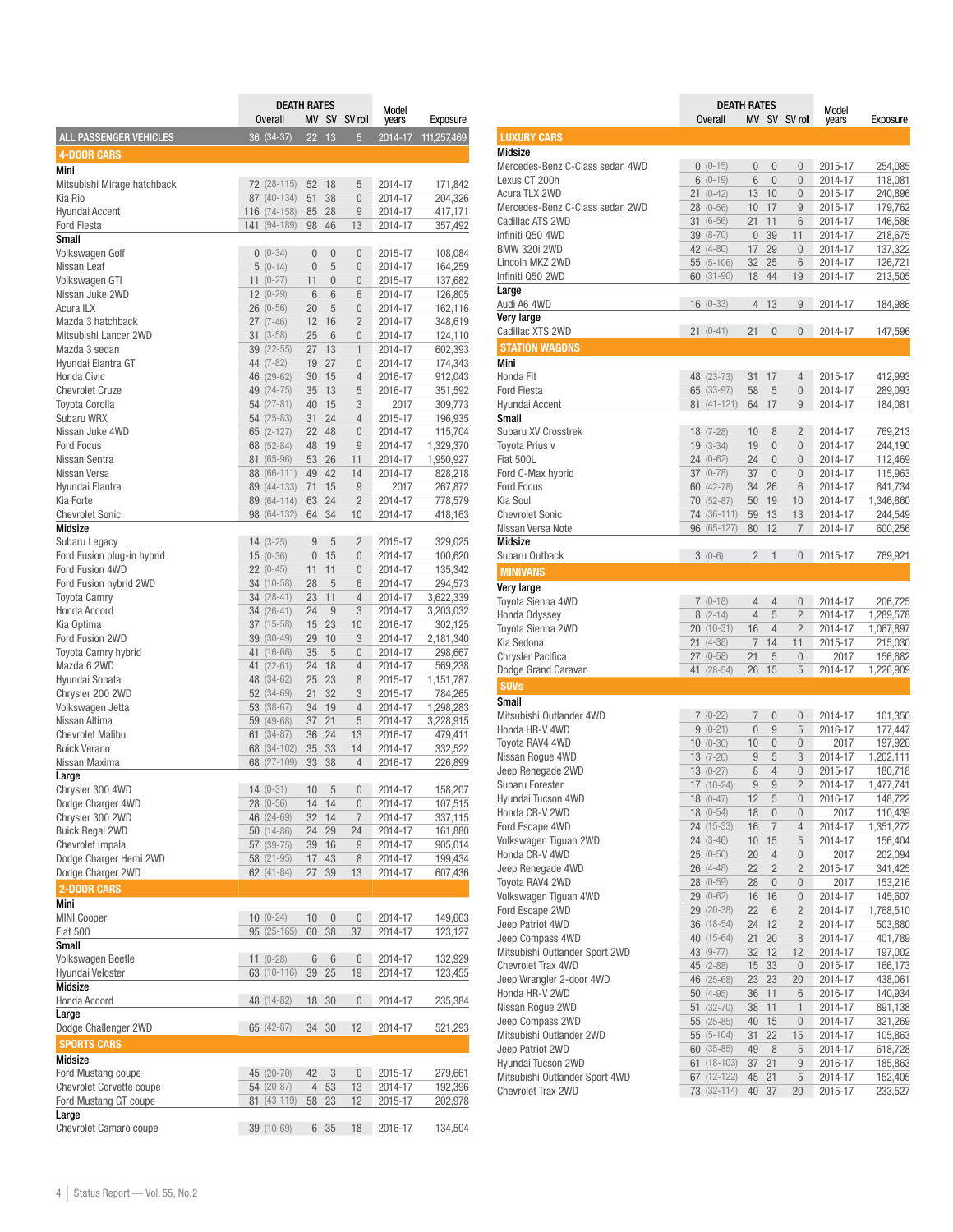|                                            |                          | <b>DEATH RATES</b>   |                      |                                | Model              |                      |
|--------------------------------------------|--------------------------|----------------------|----------------------|--------------------------------|--------------------|----------------------|
|                                            | <b>Overall</b>           |                      |                      | MV SV SV roll                  | years              | Exposure             |
| <b>Midsize</b>                             |                          |                      |                      |                                |                    |                      |
| Honda Pilot 4WD                            | $11(0-27)$               | 11                   | $\overline{0}$       | $\overline{0}$                 | 2016-17            | 354,126              |
| Kia Sorento 4WD                            | $12(0-25)$               | $\overline{4}$       | 8                    | 8                              | 2016-17            | 192,211              |
| <b>Toyota 4Runner 4WD</b>                  | $13(1-25)$               | $\overline{4}$       | 11                   | $\overline{7}$                 | 2014-17            | 667,774              |
| <b>Toyota Highlander 4WD</b>               | $13(0-30)$<br>$13(2-24)$ | $\overline{0}$       | 13<br>3              | $\overline{0}$<br>$\mathbf{1}$ | 2017               | 120,591              |
| Ford Explorer 4WD<br>Hyundai Santa Fe 4WD  | $13(0-31)$               | 10<br>$\overline{0}$ | 13                   | 7                              | 2016-17<br>2014-17 | 604,755              |
| Jeep Grand Cherokee 4WD                    | $16(10-23)$              | 11                   | 6                    | 3                              | 2014-17            | 116,678<br>1,901,695 |
| Hyundai Santa Fe 2WD                       | $16(0-47)$               | $\overline{0}$       | 16                   | $\overline{0}$                 | 2014-17            | 126,743              |
| Honda Pilot 2WD                            | $17(0-43)$               | 5                    | 15                   | 14                             | 2016-17            | 161,750              |
| Jeep Grand Cherokee 2WD                    | $17(3-31)$               | 11                   | 5                    | $\Omega$                       | 2014-17            | 465,291              |
| <b>GMC Terrain 4WD</b>                     | $18(6-31)$               | 12                   | 6                    | 4                              | 2014-17            | 369,005              |
| Nissan Murano 4WD                          | $19(0-42)$               | 19                   | $\overline{0}$       | $\overline{0}$                 | 2015-17            | 251,049              |
| Nissan Murano 2WD                          | $19(0-43)$               | 19                   | $\overline{0}$       | $\overline{0}$                 | 2015-17            | 184,170              |
| Nissan Pathfinder 4WD                      | $20(3-37)$               | $\overline{7}$       | 14                   | 12                             | 2014-17            | 450,004              |
| Ford Edge 4WD                              | $20(6-33)$               | 10                   | 11                   | 5                              | 2015-17            | 445,718              |
| Jeep Cherokee 4WD                          | $20(10-30)$              | 12                   | $\overline{7}$       | $\overline{2}$                 | 2014-17            | 1,233,091            |
| Ford Edge 2WD                              | $21(2-41)$               | 11                   | 12                   | 0                              | 2015-17            | 269,325              |
| Dodge Journey 4WD                          | $23(2-44)$               | 20                   | 3                    | 0                              | 2014-17            | 247,043              |
| Nissan Pathfinder 2WD                      | $25(5-45)$               | 20                   | $\overline{4}$       | $\overline{2}$                 | 2014-17            | 386,988              |
| Jeep Cherokee 2WD                          | 26 (12-41)               | 19                   | 8                    | $\mathbf{1}$                   | 2014-17            | 601,120              |
| <b>Chevrolet Equinox 4WD</b>               | 29 (15-43)               | 20                   | 9                    | $\overline{2}$                 | 2014-17            | 795,787              |
| Jeep Wrangler 4-door 4WD                   | $31(21-41)$              | 15                   | 17                   | 10                             | 2014-17            | 1,480,243            |
| Kia Sorento 2WD                            | $32(5-58)$               | 12                   | 22                   | $\overline{0}$                 | 2016-17            | 244,783              |
| <b>GMC Terrain 2WD</b>                     | $33(16-51)$              | 22                   | 10                   | 1                              | 2014-17            | 595,721              |
| Ford Explorer 2WD                          | 33 (8-58)                | 21                   | 11                   | 6                              | 2016-17            | 279,681              |
| <b>Toyota 4Runner 2WD</b><br>Ford Flex 2WD | $34(0-67)$<br>$38(0-75)$ | 23<br>38             | 10<br>$\overline{0}$ | 0<br>$\overline{0}$            | 2014-17<br>2014-17 | 235,145              |
| Hyundai Santa Fe Sport 4WD                 | $39(8-69)$               | 9                    | 35                   | 15                             | 2014-17            | 166,244<br>296,306   |
| Chevrolet Equinox 2WD                      | 45 (33-57)               | 32                   | 12                   | 6                              | 2014-17            | 1,523,947            |
| Dodge Journey 2WD                          | 45 (25-65)               | 26                   | 19                   | 12                             | 2014-17            | 728,704              |
| Hyundai Santa Fe Sport 2WD                 | $51(24-78)$              | 26                   | 26                   | 15                             | 2014-17            | 421,969              |
| Large                                      |                          |                      |                      |                                |                    |                      |
| Dodge Durango 2WD                          | $11(0-28)$               | 7                    | 3                    | 3                              | 2014-17            | 248,854              |
| Dodge Durango 4WD                          | $15(0-30)$               | $\overline{2}$       | 15                   | 9                              | 2014-17            | 414,697              |
| Ford Expedition 4WD                        | $17(0-36)$               | 6                    | 11                   | 6                              | 2014-17            | 137,374              |
| <b>Chevrolet Tahoe 4WD</b>                 | $19(3-35)$               | 12                   | 6                    | 4                              | 2015-17            | 412,450              |
| <b>Buick Enclave 2WD</b>                   | $20(2-38)$               | 15                   | $\overline{4}$       | $\overline{c}$                 | 2014-17            | 349,535              |
| <b>Buick Enclave 4WD</b>                   | $24(0-49)$               | 24                   | $\overline{0}$       | $\overline{0}$                 | 2014-17            | 254,700              |
| <b>GMC Yukon 4WD</b>                       | $27(0-53)$               | 14                   | 14                   | 13                             | 2015-17            | 232,618              |
| <b>Chevrolet Traverse 2WD</b>              | 27 (11-44)               | 16                   | 11                   | 3                              | 2014-17            | 636,416              |
| Chevrolet Tahoe 2WD                        | $28(5-51)$               | 13                   | 17                   | $\overline{7}$                 | 2015-17            | 322,663              |
| <b>Chevrolet Traverse 4WD</b>              | 29 (9-49)                | 19                   | 9                    | $\overline{2}$                 | 2014-17            | 435,946              |
| <b>GMC Yukon 2WD</b>                       | 40 (0-88)                | $\overline{0}$       | 40                   | 26                             | 2015-17            | 119,156              |
| Ford Expedition 2WD                        | $55(5-104)$              | 24                   | 29                   | 15                             | 2014-17            | 105,353              |
| Very large<br>GMC Yukon XL 1500 4WD        | $0(0-20)$                | $\overline{0}$       | $\overline{0}$       | $\overline{0}$                 |                    |                      |
| Chevrolet Suburban 1500 4WD                | $8(0-18)$                | 8                    | $\overline{0}$       | $\overline{0}$                 | 2015-17<br>2015-17 | 186,403<br>278,088   |
| Ford Expedition EL 4WD                     | $16(0-47)$               | 16                   | $\bf{0}$             | 0                              | 2014-17            | 126,577              |
| Chevrolet Suburban 1500 2WD                | $25(0-57)$               | 0                    | 25                   | $\overline{0}$                 | 2015-17            | 141,444              |
| <b>LUXURY SUVS</b>                         |                          |                      |                      |                                |                    |                      |
| Small                                      |                          |                      |                      |                                |                    |                      |
| Land Rover Range Rover Evoque 4WD          | $0(0-35)$                | $\mathbf{0}$         | $\mathbf{0}$         | 0                              | 2014-17            | 104,037              |
| <b>Buick Encore 4WD</b>                    | 44 (9-79)                | 10                   | 39                   | 24                             | 2014-17            | 221,553              |
| <b>Buick Encore 2WD</b>                    | 46 (20-72)               | 34                   | 11                   | 7                              | 2014-17            | 423,729              |
| Midsize                                    |                          |                      |                      |                                |                    |                      |
| Lexus NX 200t 4WD                          | $0(0-28)$                | 0                    | $\bf{0}$             | 0                              | 2015-17            | 133,129              |
| Infiniti QX60 2WD                          | $0(0-26)$                | $\mathbf 0$          | $\mathbf{0}$         | $\mathbf 0$                    | 2014-17            | 144,301              |
| BMW X5 4WD                                 | $4(0-11)$                | $\overline{2}$       | $\overline{2}$       | 0                              | 2014-17            | 348,071              |
| Acura RDX 2WD                              | $4(0-12)$                | $\overline{4}$       | $\boldsymbol{0}$     | 0                              | 2014-17            | 189,668              |
| BMW X3 4WD                                 | $5(0-11)$                | $\overline{0}$       | 5                    | 5                              | 2014-17            | 334,302              |
| Infiniti QX60 4WD                          | $9(0-20)$                | 0                    | $\overline{9}$       | 3                              | 2014-17            | 243,080              |
| Audi Q5 4WD                                | $12(0-24)$               | 4                    | 8                    | 4                              | 2014-17            | 412,963              |
| Acura RDX 4WD                              | $12(0-27)$               | 12                   | $\mathbf{0}$         | 0                              | 2014-17            | 293,285              |
| Lexus NX 200t 2WD                          | $15(0-46)$               | 0                    | 15                   | 0                              | 2015-17            | 130,217              |
| Volvo XC60 4WD                             | 29 (0-66)                | 0                    | 29                   | 25                             | 2014-17            | 122,100              |

### KEY:

Overall: all crash types; numbers in parentheses are 95 percent confidence bounds MV: driver deaths in multiple-vehicle crashes

SV: driver deaths in single-vehicle crashes

SV roll: driver deaths in single-vehicle rollovers (subset of SV)

2WD: 2-wheel drive 4WD: 4-wheel drive

### Death rates by make and model

### Driver deaths per million registered vehicle years

These rates are for 2017 models, but results are included for earlier model years as far back as 2014 if the vehicle wasn't substantially redesigned during that time.

Exposure is the number of registered vehicle years. A registered vehicle year is one vehicle registered for one year.

Information on deaths is from the National Highway Traffic Safety Administration's Fatality Analysis Reporting System. Data on vehicle registrations come from IHS Automotive.

|                                        | <b>DEATH RATES</b><br><b>Overall</b> |                |                | MV SV SV roll  | Model<br>vears | Exposure  |  |
|----------------------------------------|--------------------------------------|----------------|----------------|----------------|----------------|-----------|--|
| Large                                  |                                      |                |                |                |                |           |  |
| Porsche Cayenne 4WD                    | $0(0-26)$                            | $\overline{0}$ | $\overline{0}$ | $\overline{0}$ | 2014-17        | 140,637   |  |
| Lexus GX 460 4WD                       | $3(0-10)$                            | $\overline{0}$ | 3              | $\overline{4}$ | 2014-17        | 226,966   |  |
| Cadillac Escalade 4WD                  | $6(0-19)$                            | $\overline{0}$ | 6              | $\overline{0}$ | 2015-17        | 120,388   |  |
| Land Rover Range Rover 4WD             | $15(0-45)$                           | $\overline{0}$ | 15             | 18             | 2014-17        | 130,863   |  |
| <b>PICKUPS</b>                         |                                      |                |                |                |                |           |  |
| Small                                  |                                      |                |                |                |                |           |  |
| GMC Canyon Crew Cab 4WD                | $15(0-36)$                           | $\overline{7}$ | 8              | $\overline{0}$ | 2015-17        | 102,690   |  |
| Chevrolet Colorado Ext. Cab 2WD        | $15(0-36)$                           | $\overline{0}$ | 15             | 8              | 2015-17        | 101,049   |  |
| Chevrolet Colorado Crew Cab 2WD        | $16(0-35)$                           | 5              | 11             | 6              | 2015-17        | 141,790   |  |
| Nissan Frontier Crew Cab short bed 4WD | $21(4-39)$                           | $\overline{7}$ | 15             | $\overline{0}$ | 2014-17        | 212,739   |  |
| Toyota Tacoma Double Cab short bed 4WD | $21(5-36)$                           | 12             | 9              | 3              | 2016-17        | 255,258   |  |
| Toyota Tacoma Double Cab short bed 2WD | 29 (0-61)                            | 17             | 11             | $\Omega$       | 2016-17        | 147,758   |  |
| Chevrolet Colorado Crew Cab 4WD        | $32(5-59)$                           | 21             | 10             | 7              | 2015-17        | 240,560   |  |
| Nissan Frontier King Cab 2WD           | 42 (10-75)                           | 37             | $\overline{4}$ | 5              | 2014-17        | 172,775   |  |
| Nissan Frontier Crew Cab short bed 2WD | 58 (30-87)                           | 49             | 11             | 7              | 2014-17        | 220,126   |  |
| Large                                  |                                      |                |                |                |                |           |  |
| Toyota Tundra Crew Max 4WD             | $7(1-14)$                            | $\Omega$       | $\overline{7}$ | $\overline{2}$ | 2014-17        | 510,093   |  |
| Ford F-150 Supercab 4WD                | $11(2-21)$                           | $\overline{2}$ | 10             | 2              | 2015-17        | 395,598   |  |
| Toyota Tundra Double Cab short bed 4WD | $13(1-25)$                           | 5              | 8              | $\overline{0}$ | 2014-17        | 287,843   |  |
| Ram 1500 Crew Cab long bed 4WD         | $16(0-32)$                           | 8              | 8              | 9              | 2014-17        | 188,357   |  |
| Toyota Tundra Double Cab short bed 2WD | $17(0-35)$                           | 13             | $\overline{4}$ | $\overline{0}$ | 2014-17        | 174,791   |  |
| GMC Sierra 1500 Ext. Cab 4WD           | $20(7-33)$                           | 13             | $\overline{7}$ | $\overline{0}$ | 2014-17        | 343,354   |  |
| Ford F-150 Supercab 2WD                | $23(4-43)$                           | 12             | 12             | $\overline{0}$ | 2015-17        | 193,828   |  |
| Chevrolet Silverado 1500 Ext. Cab 4WD  | 24 (16-32)                           | 13             | 11             | 3              | 2014-17        | 1,152,425 |  |
| Ford F-150 Crew Cab 4WD                | 25 (17-34)                           | 11             | 15             | 7              | 2015-17        | 1,552,783 |  |
| Chevrolet Silverado 1500 Crew Cab 4WD  | 26 (19-33)                           | 15             | 11             | $\overline{4}$ | 2014-17        | 1,769,896 |  |
| GMC Sierra 1500 Ext. Cab 2WD           | $27(0-54)$                           | 27             | $\overline{0}$ | $\overline{0}$ | 2014-17        | 112,477   |  |
| GMC Sierra 1500 Crew Cab 4WD           | 29 (18-40)                           | 14             | 15             | 5              | 2014-17        | 871,192   |  |
| Ram 1500 Quad Cab 4WD                  | $30(15-45)$                          | 24             | 6              | 5              | 2014-17        | 605,424   |  |
| Ford F-150 Crew Cab 2WD                | $30(15-45)$                          | 20             | 9              | 3              | 2015-17        | 498,303   |  |
| Chevrolet Silverado 1500 2WD           | 32 (12-52)                           | 19             | 13             | 3              | 2014-17        | 236,798   |  |
| Toyota Tundra Crew Max 2WD             | 34 (10-59)                           | 22             | 13             | $\overline{0}$ | 2014-17        | 176,345   |  |
| Chevrolet Silverado 1500 Ext. Cab 2WD  | 37 (18-56)                           | 24             | 13             | 6              | 2014-17        | 432,361   |  |
| Ram 1500 Crew Cab short bed 2WD        | 37 (19-56)                           | 21             | 17             | 10             | 2014-17        | 416,552   |  |
| Ram 1500 Crew Cab short bed 4WD        | 39 (28-50)                           | 17             | 22             | 10             | 2014-17        | 1,209,652 |  |
| Ram 1500 Quad Cab 2WD                  | 41 (20-62)                           | 16             | 25             | 5              | 2014-17        | 346,230   |  |
| Ford F-150 2WD                         | 42 (8-77)                            | 36             | $\overline{7}$ | 8              | 2015-17        | 107,246   |  |
| Ram 1500 short bed 2WD                 | 44 (8-79)                            | 22             | 22             | 16             | 2014-17        | 103,962   |  |
| GMC Sierra 1500 Crew Cab 2WD           | 48 (21-74)                           | 33             | 15             | 6              | 2014-17        | 264,813   |  |
| Chevrolet Silverado 1500 4WD           | $51(15-87)$                          | 26             | 26             | 14             | 2014-17        | 119,212   |  |
| Chevrolet Silverado 1500 Crew Cab 2WD  | 54 (35-74)                           | 30             | 25             | 3              | 2014-17        | 713,318   |  |
| Very large                             |                                      |                |                |                |                |           |  |
| Chevrolet Silverado 2500 Ext. Cab 4WD  | $15(0-32)$                           | 10             | 5              | $\Omega$       | 2015-17        | 150,684   |  |
| Chevrolet Silverado 3500 Crew Cab 4WD  | $15(0-32)$                           | $\overline{0}$ | 15             | 5              | 2015-17        | 151,813   |  |
| Chevrolet Silverado 2500 Crew Cab 4WD  | $17(7-27)$                           | 13             | $\overline{4}$ | $\overline{2}$ | 2015-17        | 526,309   |  |
| GMC Sierra 2500 Crew Cab 4WD           | 22 (6-38)                            | 11             | 11             | 3              | 2015-17        | 274,346   |  |
| Ford F250 Crew Cab 4WD                 | $30(6-55)$                           | 15             | 15             | $\overline{0}$ | 2017           | 150,292   |  |
| Ram 2500 Crew Cab short bed 4WD        | $30(18-43)$                          | 13             | 17             | 6              | 2014-17        | 580,038   |  |
| Ram 3500 Crew Cab long bed 4WD         | 32 (12-52)                           | 19             | 13             | 3              | 2014-17        | 239,085   |  |
| Ram 2500 Mega Cab 4WD                  | 47 (0-105)                           | 18             | 31             | $\overline{0}$ | 2014-17        | 100,187   |  |
| Ram 2500 Crew Cab long bed 4WD         | 63 (27-99)                           | 26             | 38             | 11             | 2014-17        | 144,323   |  |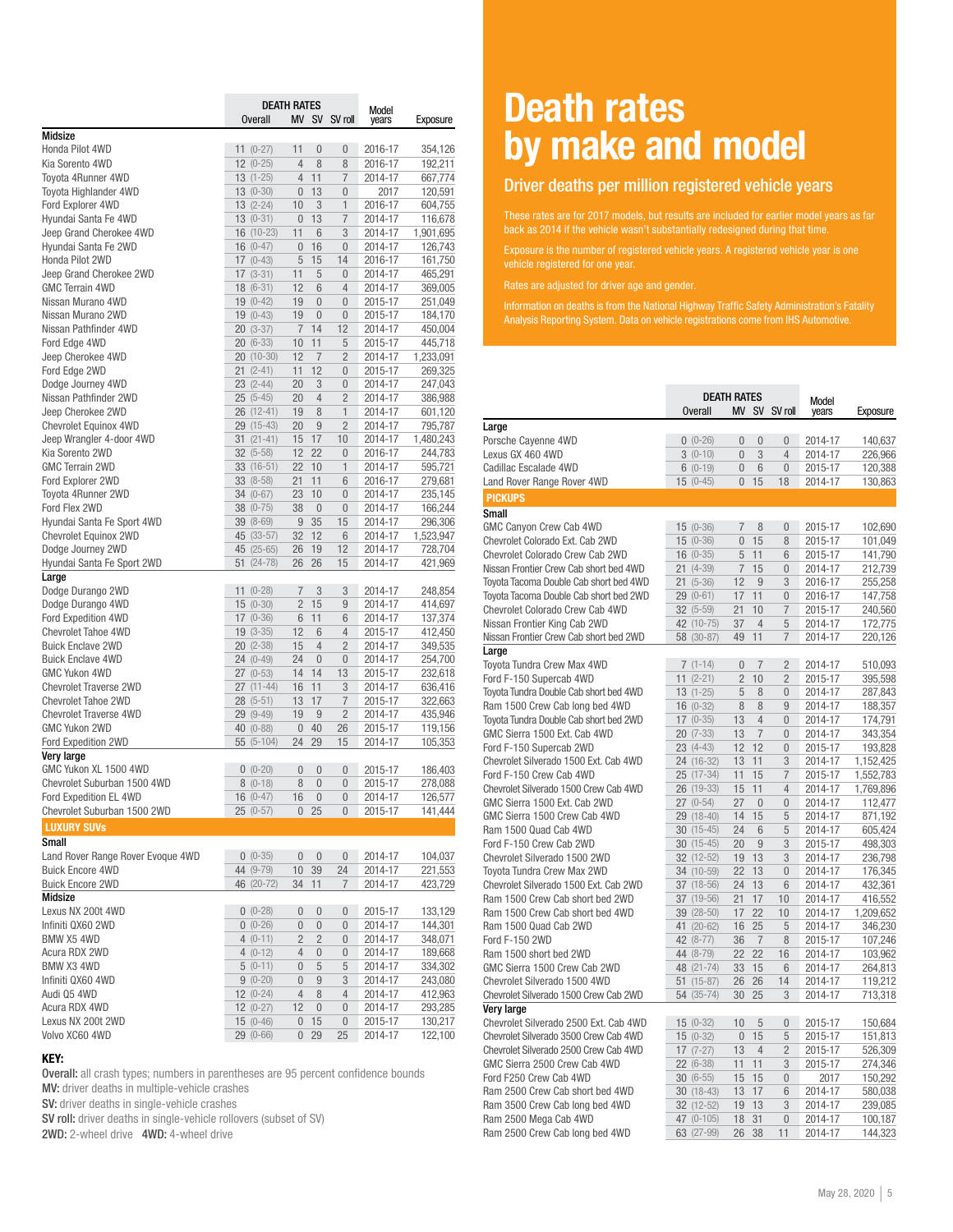## Simple infrastructure changes make left turns safer for pedestrians

Bollards and rubber curbs that prevent<br>drivers from cutting across intersec-<br>tions at a diagonal can make streets drivers from cutting across intersections at a diagonal can make streets safer for pedestrians, according to a new IIHS study.

Such "centerline hardening" forces drivers to turn more slowly at close to a right angle by blocking the diagonal path through the crosswalk. In Washington, D.C., the infrastructure changes reduced the number of times drivers had to swerve or brake suddenly or pedestrians had to dodge out of the way by 70 percent, says IIHS Senior Research Transportation Engineer Wen Hu, the author of the paper.

"This study suggests that simple infrastructure changes can deliver big benefits," Hu says. "Communities looking for ways to make pedestrians safer should add centerline hardening to their toolbox."

The calming infrastructure also resulted in a reduction in average left-turn speeds and decreased the odds that drivers made the turn at speeds exceeding 15 mph.

A little more than half of all crashes involving pedestrians took place at intersections in 2018, resulting in more than 6,700 serious injuries to pedestrians and more than 1,500 pedestrian fatalities.

In one of the more common scenarios, a driver making a left turn crashes into a pedestrian who is crossing the road that the driver is turning onto. These left-turn crashes accounted for nearly a third of all



pedestrian-involved crashes at intersections in 2018.

To combat the problem, some cities have begun installing left-turn traffic-calming measures. New York City has used these methods at more than 300 intersections since 2016. The District of Columbia began a similar effort in 2018, with plans to target 85 intersections by the end of this year. One turn-calming technique the city uses is centerline hardening, which consists of rubber curbs and bollards installed on the yellow center line.

To determine how effective the practice is, Hu collected data from 10 D.C. intersections before and after the infrastructure changes and compared them with eight control sites where no centerline-hardening features were installed.

### **E IIHS RESEARCH**

"The effects of left-turn traffic-calming treatments on conflicts and speeds in Washington, D.C." by W. Hu and J.B. Cicchino

To request this paper, email researchpapers@iihs.org.

She tabulated both the numbers of conflicts between left-turning vehicles and pedestrians and the speeds that left-turning vehicles traveled in the before and after periods. A conflict was defined as any time a driver had to brake or swerve suddenly to avoid a pedestrian or a pedestrian had to stop short or dodge out of the way to avoid being hit by a vehicle.

At the 10 intersections where the hardening infrastructure was installed, the average number of conflicts between vehicles and pedestrians fell from seven to two. At the eight intersections where no centerline hardening was implemented, the number of conflicts remained unchanged at around one over the two study periods.

Hu found that the average turning speed dropped 7 percent after the installation of the centerline-hardening features. The average turning speed at the control sites increased 3 percent. The proportion of drivers who made the turns at speeds greater than 15 mph fell 36 percent at the modified intersections.  $\blacksquare$ 

Full story at go.iihs.org/centerline-hardening

### How centerline hardening works



Centerline hardening makes intersections safer for pedestrians by encouraging drivers to make left turns at slower speeds. Bollards and rubber curbs block the diagonal path through the intersection.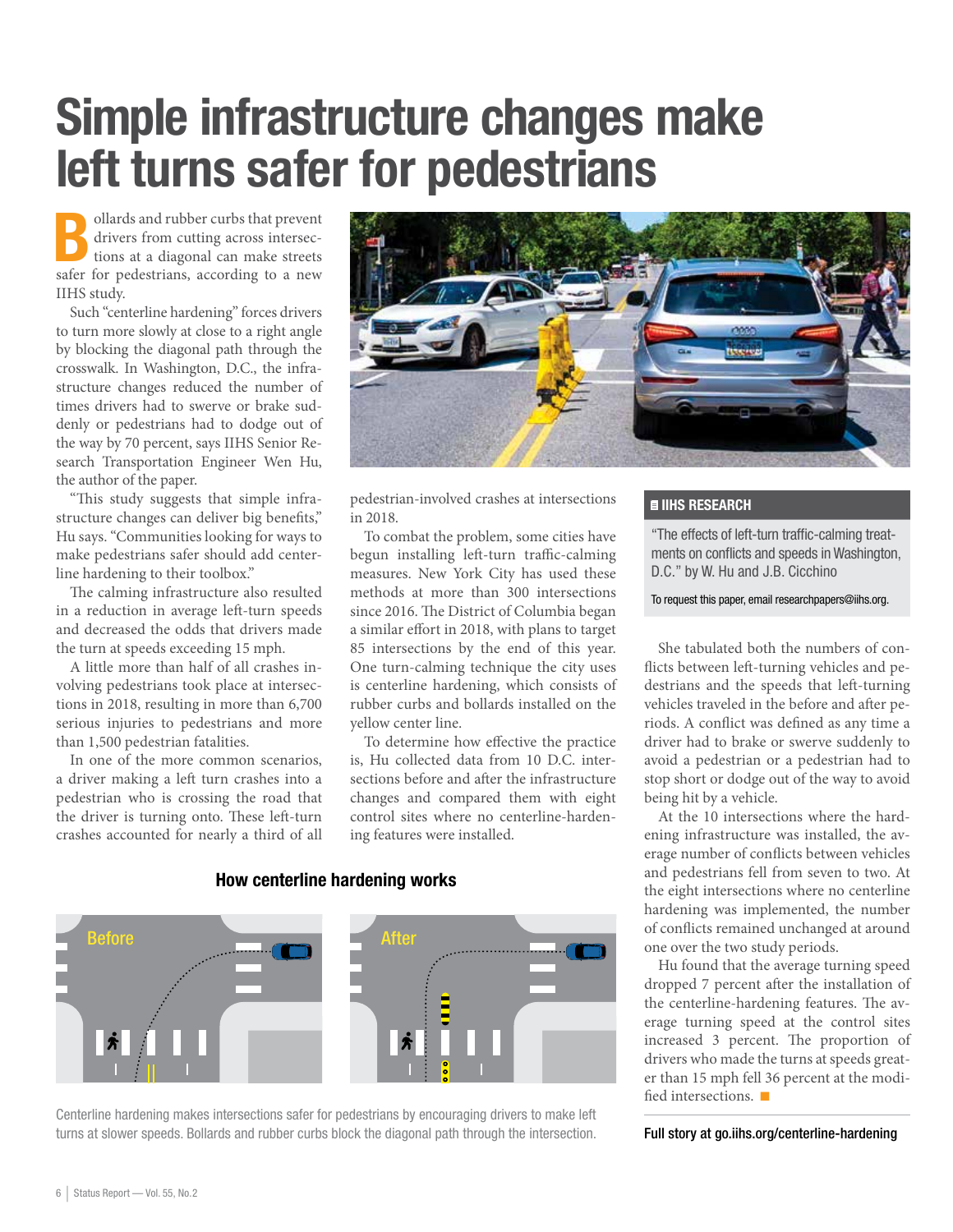## IIHS recommends new safeguards for partially automated driving systems

IHS has issued a set of research-based<br>safety recommendations on the design<br>of partially automated driving systems.<br>The guidelines emphasize how to keep IHS has issued a set of research-based safety recommendations on the design of partially automated driving systems. drivers focused on the road even as the vehicle does more of the work.

Today's partially automated systems still need the driver to be involved at all times. That means they need robust methods of monitoring driver engagement and more effective ways of regaining the driver's attention when it wanders. Designs should also be based on a principle of shared control, and they should have built-in limits that prevent them from being used on roads and under conditions where it isn't safe to do so, IIHS researchers say.

As part of that philosophy of shared control, partially automated systems shouldn't change lanes or overtake other vehicles without driver input. They should also be responsive to driver steering input even when automatic lane centering is engaged.

"Unfortunately, the more sophisticated and reliable automation becomes, the more difficult it is for drivers to stay focused on what the vehicle is doing," says IIHS President David Harkey. "That's why systems should be designed to keep drivers actively engaged."

Under the classification system developed by SAE International, there are five levels of automation, ranging from 0 (no automation) to 5 (fully self-driving). The highest level available in production



vehicles today is Level 2. These systems continuously control acceleration, braking and steering to keep the vehicle traveling at a set speed in the center of its lane while maintaining a selected following distance from the vehicle ahead. They require the human driver to remain vigilant and ready to intervene in the event that the system encounters a situation it cannot handle.

Despite these limitations, some designs make it too easy for the driver to rely heavily on the system and lack safeguards to make sure he or she remains actively engaged in the driving.

The IIHS researchers reviewed dozens of academic studies to develop a series of recommendations for how manufacturers can

### **E IIHS RESEARCH**

"Addressing driver disengagement and system misuse: human factors recommendations for Level 2 driving automation design" by A.S. Mueller, I.J. Reagan and J.B.Cicchino

To request this paper, email researchpapers@iihs.org.

better ensure that users remain focused on what's happening on the road.

One key recommendation is for a specific series of attention reminders to bring the driver's focus back to the road as outlined in the graphic below.  $\blacksquare$ 

Full story at go.iihs.org/automation-safeguards

### **Recommended escalating attention reminders for Level 2 automation**



### STEP 5

If the driver fails to respond, the automated system should deploy the hazard lights and gradually slow the vehicle to a stop. The driver should be locked out from accessing the system for the remainder of the drive.